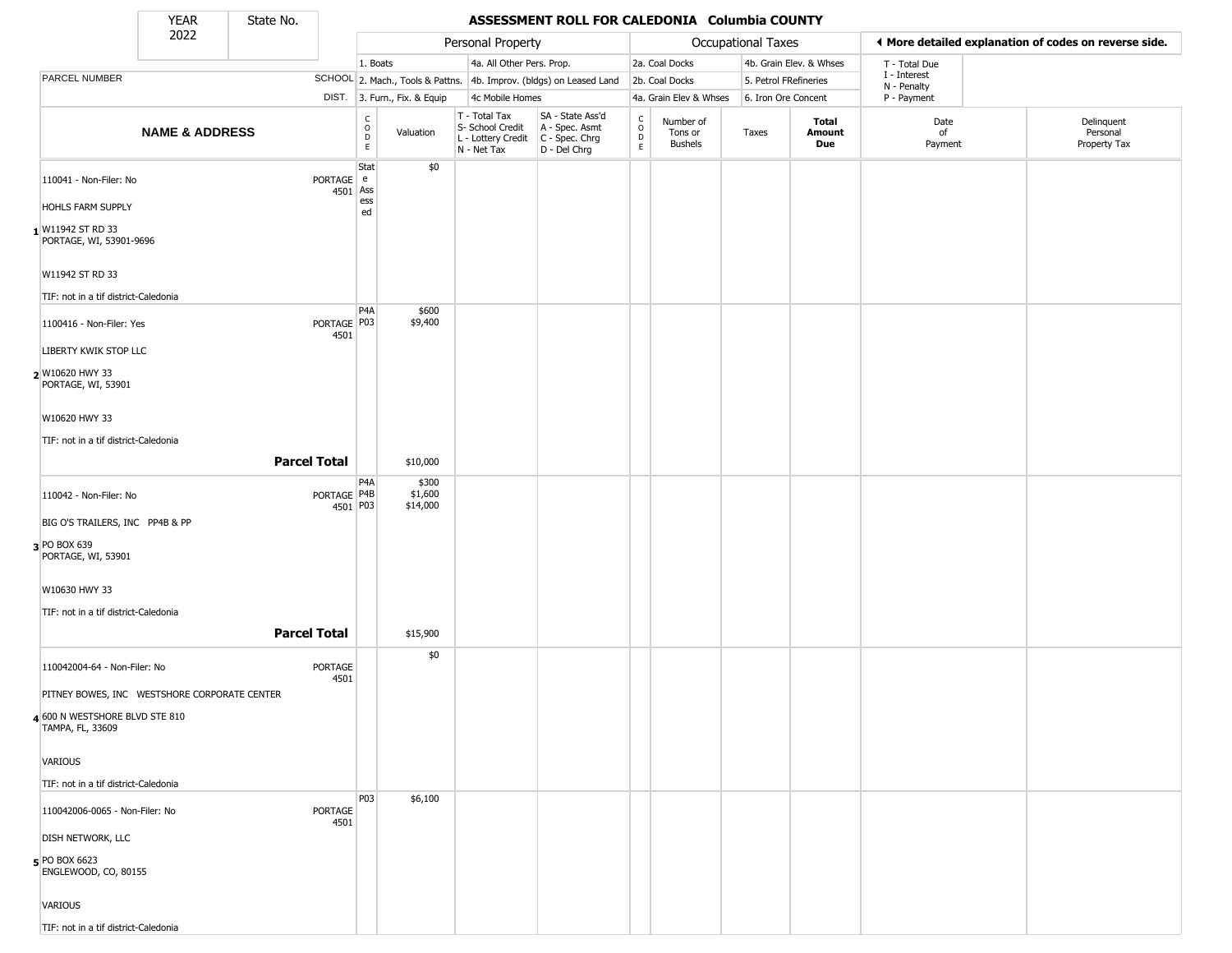|                                                                              | <b>YEAR</b>               | State No. |                       |                                                          |                              |                              |                           | ASSESSMENT ROLL FOR CALEDONIA Columbia COUNTY                                             |                                                |                                        |                    |                         |                             |                                                       |
|------------------------------------------------------------------------------|---------------------------|-----------|-----------------------|----------------------------------------------------------|------------------------------|------------------------------|---------------------------|-------------------------------------------------------------------------------------------|------------------------------------------------|----------------------------------------|--------------------|-------------------------|-----------------------------|-------------------------------------------------------|
|                                                                              | 2022                      |           |                       |                                                          |                              |                              | Personal Property         |                                                                                           |                                                |                                        | Occupational Taxes |                         |                             | ◀ More detailed explanation of codes on reverse side. |
|                                                                              |                           |           |                       | 1. Boats                                                 |                              |                              | 4a. All Other Pers. Prop. |                                                                                           |                                                | 2a. Coal Docks                         |                    | 4b. Grain Elev. & Whses | T - Total Due               |                                                       |
| PARCEL NUMBER                                                                |                           |           |                       |                                                          |                              |                              |                           | SCHOOL 2. Mach., Tools & Pattns. 4b. Improv. (bldgs) on Leased Land                       |                                                | 2b. Coal Docks                         |                    | 5. Petrol FRefineries   | I - Interest<br>N - Penalty |                                                       |
|                                                                              |                           |           |                       |                                                          | DIST. 3. Furn., Fix. & Equip |                              | 4c Mobile Homes           |                                                                                           |                                                | 4a. Grain Elev & Whses                 |                    | 6. Iron Ore Concent     | P - Payment                 |                                                       |
|                                                                              | <b>NAME &amp; ADDRESS</b> |           |                       | $\begin{smallmatrix} C \\ 0 \\ D \end{smallmatrix}$<br>E | Valuation                    | T - Total Tax<br>N - Net Tax | S- School Credit          | SA - State Ass'd<br>A - Spec. Asmt<br>L - Lottery Credit   C - Spec. Chrg<br>D - Del Chrg | $\begin{matrix} 0 \\ 0 \\ D \end{matrix}$<br>E | Number of<br>Tons or<br><b>Bushels</b> | Taxes              | Total<br>Amount<br>Due  | Date<br>of<br>Payment       | Delinquent<br>Personal<br>Property Tax                |
| 110042007-0004 - Non-Filer: No                                               |                           |           | PORTAGE<br>4501       | P03                                                      | \$1,400                      |                              |                           |                                                                                           |                                                |                                        |                    |                         |                             |                                                       |
| PITNEY BOWES GLOBAL FINANCIAL SVCS, LLC WESTSHORE CORPORATE<br><b>CENTER</b> |                           |           |                       |                                                          |                              |                              |                           |                                                                                           |                                                |                                        |                    |                         |                             |                                                       |
| 6 600 N WESTSHORE BLVD STE 810<br>TAMPA, FL, 33609                           |                           |           |                       |                                                          |                              |                              |                           |                                                                                           |                                                |                                        |                    |                         |                             |                                                       |
| VARIOUS<br>TIF: not in a tif district-Caledonia                              |                           |           |                       |                                                          |                              |                              |                           |                                                                                           |                                                |                                        |                    |                         |                             |                                                       |
| 110042007-0006 - Non-Filer: Yes                                              |                           |           | PORTAGE<br>4501       | P <sub>4</sub> A                                         | \$136,800                    |                              |                           |                                                                                           |                                                |                                        |                    |                         |                             |                                                       |
| <b>ERIC ANDERSON</b><br>7 N5740 SKY HIGH DR<br>PORTAGE, WI, 53901            |                           |           |                       |                                                          |                              |                              |                           |                                                                                           |                                                |                                        |                    |                         |                             |                                                       |
| N5740 SKY HIGH DR                                                            |                           |           |                       |                                                          |                              |                              |                           |                                                                                           |                                                |                                        |                    |                         |                             |                                                       |
| TIF: not in a tif district-Caledonia                                         |                           |           |                       |                                                          |                              |                              |                           |                                                                                           |                                                |                                        |                    |                         |                             |                                                       |
| 110042009-0002 - Non-Filer: Yes                                              |                           |           | PORTAGE<br>4501       | P4A                                                      | \$169,300                    |                              |                           |                                                                                           |                                                |                                        |                    |                         |                             |                                                       |
| HENN WAYNE & NORALEA                                                         |                           |           |                       |                                                          |                              |                              |                           |                                                                                           |                                                |                                        |                    |                         |                             |                                                       |
| 8 N3998 INDIAN FARM RD<br>MERRIMAC, WI, 53561                                |                           |           |                       |                                                          |                              |                              |                           |                                                                                           |                                                |                                        |                    |                         |                             |                                                       |
| $\Omega$<br>TIF: not in a tif district-Caledonia                             |                           |           |                       |                                                          |                              |                              |                           |                                                                                           |                                                |                                        |                    |                         |                             |                                                       |
|                                                                              |                           |           |                       | P <sub>4</sub> A                                         | \$1,200                      |                              |                           |                                                                                           |                                                |                                        |                    |                         |                             |                                                       |
| 110042011-0006 - Non-Filer: No<br>AMERIGAS PROPANE LP C/O THE ALBANO GROUP   |                           |           | PORTAGE<br>4501       |                                                          |                              |                              |                           |                                                                                           |                                                |                                        |                    |                         |                             |                                                       |
| <b>9</b> PO BOX 798<br>VALLEY FORGE, PA, 19482                               |                           |           |                       |                                                          |                              |                              |                           |                                                                                           |                                                |                                        |                    |                         |                             |                                                       |
| <b>VARIOUS</b>                                                               |                           |           |                       |                                                          |                              |                              |                           |                                                                                           |                                                |                                        |                    |                         |                             |                                                       |
| TIF: not in a tif district-Caledonia                                         |                           |           |                       |                                                          |                              |                              |                           |                                                                                           |                                                |                                        |                    |                         |                             |                                                       |
| 1100424 - Non-Filer: Yes                                                     |                           |           | PORTAGE   P03<br>4501 | P <sub>4</sub> A                                         | \$900<br>\$55,900            |                              |                           |                                                                                           |                                                |                                        |                    |                         |                             |                                                       |
| CASCADE HOSPITALITY CORP COMFORT SUITES                                      |                           |           |                       |                                                          |                              |                              |                           |                                                                                           |                                                |                                        |                    |                         |                             |                                                       |
| 10 N5780 KINNEY RD<br>PORTAGE, WI, 53901                                     |                           |           |                       |                                                          |                              |                              |                           |                                                                                           |                                                |                                        |                    |                         |                             |                                                       |
| N5780 KINNEY RD                                                              |                           |           |                       |                                                          |                              |                              |                           |                                                                                           |                                                |                                        |                    |                         |                             |                                                       |
| TIF: not in a tif district-Caledonia                                         |                           |           |                       |                                                          |                              |                              |                           |                                                                                           |                                                |                                        |                    |                         |                             |                                                       |
|                                                                              |                           |           | <b>Parcel Total</b>   |                                                          | \$56,800                     |                              |                           |                                                                                           |                                                |                                        |                    |                         |                             |                                                       |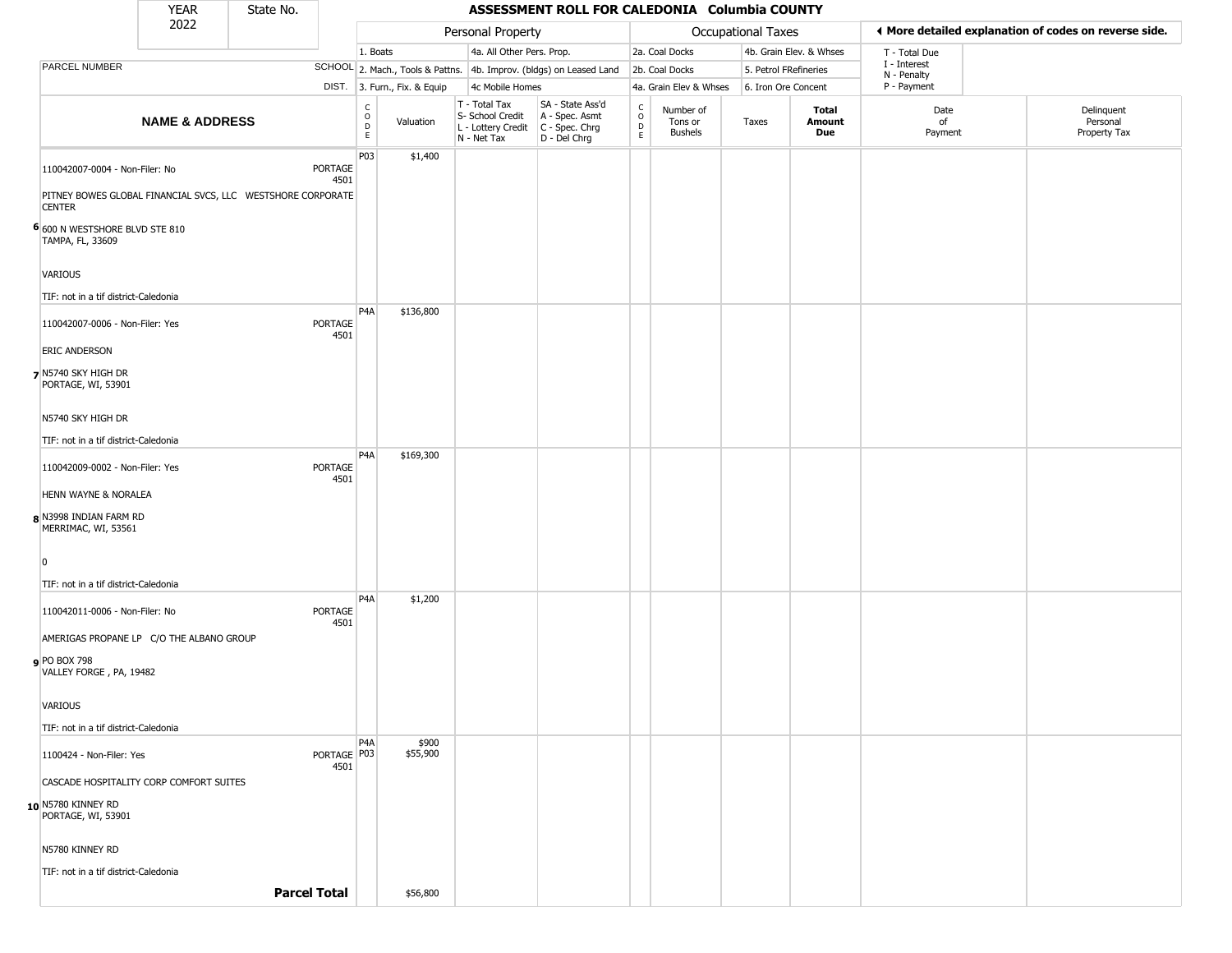|                                                | <b>YEAR</b>               | State No.           |                       |                                            |                              |                                                                        | ASSESSMENT ROLL FOR CALEDONIA Columbia COUNTY                        |                                               |                                        |                       |                         |                             |                                                       |
|------------------------------------------------|---------------------------|---------------------|-----------------------|--------------------------------------------|------------------------------|------------------------------------------------------------------------|----------------------------------------------------------------------|-----------------------------------------------|----------------------------------------|-----------------------|-------------------------|-----------------------------|-------------------------------------------------------|
|                                                | 2022                      |                     |                       |                                            |                              | Personal Property                                                      |                                                                      |                                               |                                        | Occupational Taxes    |                         |                             | ◀ More detailed explanation of codes on reverse side. |
|                                                |                           |                     |                       | 1. Boats                                   |                              | 4a. All Other Pers. Prop.                                              |                                                                      |                                               | 2a. Coal Docks                         |                       | 4b. Grain Elev. & Whses | T - Total Due               |                                                       |
| PARCEL NUMBER                                  |                           |                     |                       |                                            |                              |                                                                        | SCHOOL 2. Mach., Tools & Pattns. 4b. Improv. (bldgs) on Leased Land  |                                               | 2b. Coal Docks                         | 5. Petrol FRefineries |                         | I - Interest<br>N - Penalty |                                                       |
|                                                |                           |                     |                       |                                            | DIST. 3. Furn., Fix. & Equip | 4c Mobile Homes                                                        |                                                                      |                                               | 4a. Grain Elev & Whses                 | 6. Iron Ore Concent   |                         | P - Payment                 |                                                       |
|                                                | <b>NAME &amp; ADDRESS</b> |                     |                       | $\begin{array}{c} C \\ 0 \\ E \end{array}$ | Valuation                    | T - Total Tax<br>S- School Credit<br>L - Lottery Credit<br>N - Net Tax | SA - State Ass'd<br>A - Spec. Asmt<br>C - Spec. Chrg<br>D - Del Chrg | $\rm\frac{C}{O}$<br>$\mathsf{D}_{\mathsf{E}}$ | Number of<br>Tons or<br><b>Bushels</b> | Taxes                 | Total<br>Amount<br>Due  | Date<br>of<br>Payment       | Delinquent<br>Personal<br>Property Tax                |
| 1100434 - Non-Filer: No                        |                           |                     | PORTAGE<br>4501       | P4A                                        | \$34,700                     |                                                                        |                                                                      |                                               |                                        |                       |                         |                             |                                                       |
| LAMAR ADVERSTISING OF JANESVILLE               |                           |                     |                       |                                            |                              |                                                                        |                                                                      |                                               |                                        |                       |                         |                             |                                                       |
| 11 PO BOX 66338<br>BATON ROUGE, LA, 70896      |                           |                     |                       |                                            |                              |                                                                        |                                                                      |                                               |                                        |                       |                         |                             |                                                       |
| <b>BILLBOARDS</b>                              |                           |                     |                       |                                            |                              |                                                                        |                                                                      |                                               |                                        |                       |                         |                             |                                                       |
| TIF: not in a tif district-Caledonia           |                           |                     |                       |                                            |                              |                                                                        |                                                                      |                                               |                                        |                       |                         |                             |                                                       |
| 1100441 - Non-Filer: No                        |                           |                     | PORTAGE P03<br>4501   | P <sub>4</sub> A                           | \$12,000<br>\$42,300         |                                                                        |                                                                      |                                               |                                        |                       |                         |                             |                                                       |
| BLUE BEACON OF PORTAGE                         |                           |                     |                       |                                            |                              |                                                                        |                                                                      |                                               |                                        |                       |                         |                             |                                                       |
| 12 PO BOX 856<br>SALINAS, KS, 67402            |                           |                     |                       |                                            |                              |                                                                        |                                                                      |                                               |                                        |                       |                         |                             |                                                       |
| N5850 KINNEY RD                                |                           |                     |                       |                                            |                              |                                                                        |                                                                      |                                               |                                        |                       |                         |                             |                                                       |
| TIF: not in a tif district-Caledonia           |                           |                     |                       |                                            |                              |                                                                        |                                                                      |                                               |                                        |                       |                         |                             |                                                       |
|                                                |                           | <b>Parcel Total</b> |                       |                                            | \$54,300                     |                                                                        |                                                                      |                                               |                                        |                       |                         |                             |                                                       |
|                                                |                           |                     |                       | Stat                                       | \$0                          |                                                                        |                                                                      |                                               |                                        |                       |                         |                             |                                                       |
| 1100450 - Non-Filer: No                        |                           |                     | PORTAGE e<br>4501     | Ass<br>ess                                 |                              |                                                                        |                                                                      |                                               |                                        |                       |                         |                             |                                                       |
| LYCON, IN                                      |                           |                     |                       | ed                                         |                              |                                                                        |                                                                      |                                               |                                        |                       |                         |                             |                                                       |
| 13 PO BOX 427<br>JANESVILLE, WI, 53547-0427    |                           |                     |                       |                                            |                              |                                                                        |                                                                      |                                               |                                        |                       |                         |                             |                                                       |
| N5288 STH 78                                   |                           |                     |                       |                                            |                              |                                                                        |                                                                      |                                               |                                        |                       |                         |                             |                                                       |
| TIF: not in a tif district-Caledonia           |                           |                     |                       | P <sub>4</sub> A                           | \$20,400                     |                                                                        |                                                                      |                                               |                                        |                       |                         |                             |                                                       |
| 1100451 - Non-Filer: Yes                       |                           |                     | PORTAGE               |                                            |                              |                                                                        |                                                                      |                                               |                                        |                       |                         |                             |                                                       |
| MCLEISH, HAYDEN                                |                           |                     | 4501                  |                                            |                              |                                                                        |                                                                      |                                               |                                        |                       |                         |                             |                                                       |
| 14 N4139 ST RD 78<br>MERRIMAC, WI, 53561       |                           |                     |                       |                                            |                              |                                                                        |                                                                      |                                               |                                        |                       |                         |                             |                                                       |
| 0                                              |                           |                     |                       |                                            |                              |                                                                        |                                                                      |                                               |                                        |                       |                         |                             |                                                       |
|                                                |                           |                     |                       |                                            |                              |                                                                        |                                                                      |                                               |                                        |                       |                         |                             |                                                       |
| TIF: not in a tif district-Caledonia           |                           |                     |                       | <b>Stat</b>                                | \$0                          |                                                                        |                                                                      |                                               |                                        |                       |                         |                             |                                                       |
| 1100452 - Non-Filer: No                        |                           |                     | PORTAGE e<br>4501 Ass |                                            |                              |                                                                        |                                                                      |                                               |                                        |                       |                         |                             |                                                       |
| SCHOESSOW, INC                                 |                           |                     |                       | ess<br>ed                                  |                              |                                                                        |                                                                      |                                               |                                        |                       |                         |                             |                                                       |
| 15 N5820 JOHNSON RD<br>PORTAGE, WI, 53901-9674 |                           |                     |                       |                                            |                              |                                                                        |                                                                      |                                               |                                        |                       |                         |                             |                                                       |
| N5820 JOHNSON RD                               |                           |                     |                       |                                            |                              |                                                                        |                                                                      |                                               |                                        |                       |                         |                             |                                                       |
| TIF: not in a tif district-Caledonia           |                           |                     |                       |                                            |                              |                                                                        |                                                                      |                                               |                                        |                       |                         |                             |                                                       |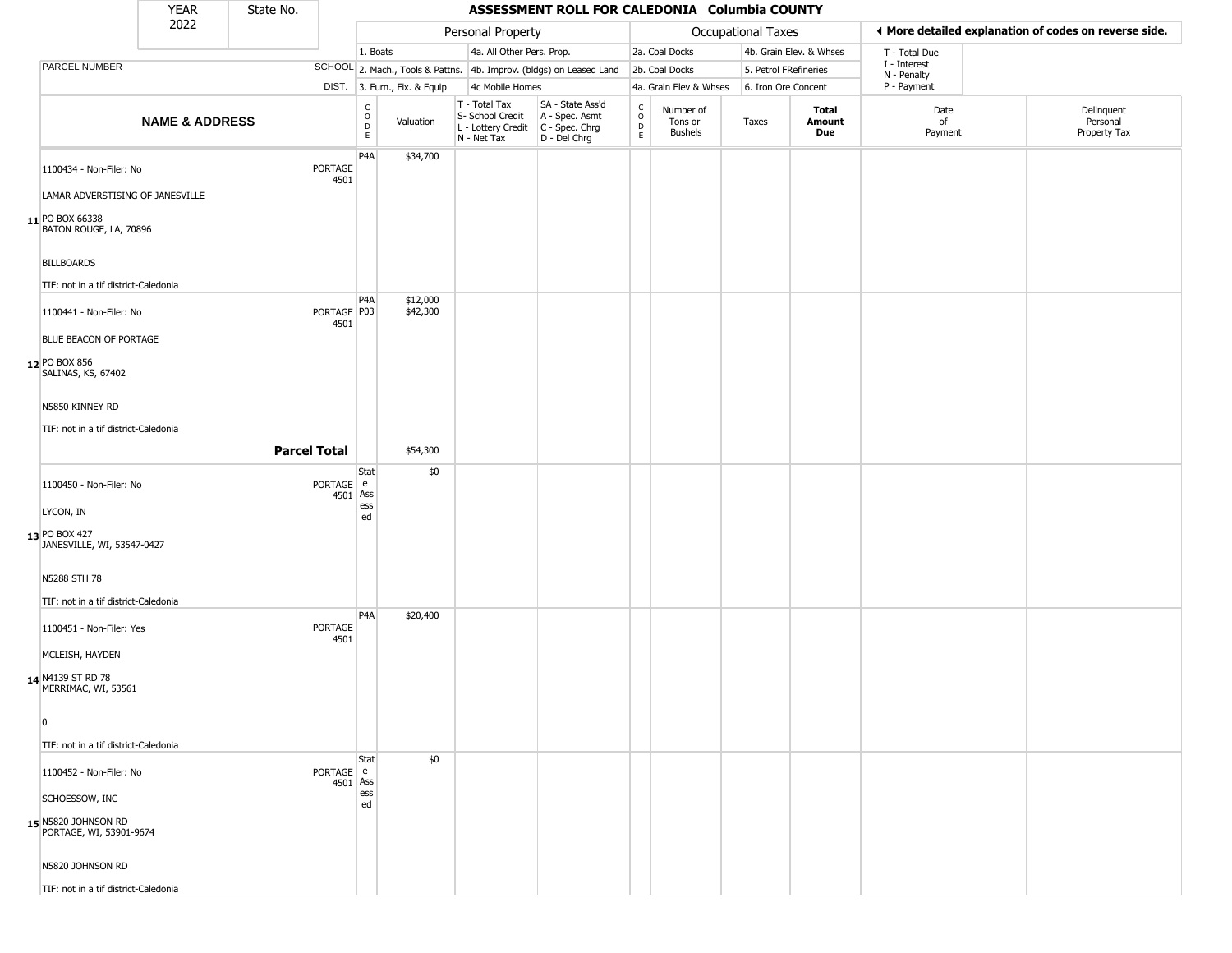|                                                 | <b>YEAR</b>                                | State No.           |                        |                                                |                              |                                                                                         | ASSESSMENT ROLL FOR CALEDONIA Columbia COUNTY                       |                         |                                 |                       |                         |                             |                                                       |
|-------------------------------------------------|--------------------------------------------|---------------------|------------------------|------------------------------------------------|------------------------------|-----------------------------------------------------------------------------------------|---------------------------------------------------------------------|-------------------------|---------------------------------|-----------------------|-------------------------|-----------------------------|-------------------------------------------------------|
|                                                 | 2022                                       |                     |                        |                                                |                              | Personal Property                                                                       |                                                                     |                         |                                 | Occupational Taxes    |                         |                             | I More detailed explanation of codes on reverse side. |
|                                                 |                                            |                     |                        | 1. Boats                                       |                              | 4a. All Other Pers. Prop.                                                               |                                                                     |                         | 2a. Coal Docks                  |                       | 4b. Grain Elev. & Whses | T - Total Due               |                                                       |
| PARCEL NUMBER                                   |                                            |                     |                        |                                                |                              |                                                                                         | SCHOOL 2. Mach., Tools & Pattns. 4b. Improv. (bldgs) on Leased Land |                         | 2b. Coal Docks                  | 5. Petrol FRefineries |                         | I - Interest<br>N - Penalty |                                                       |
|                                                 |                                            |                     |                        |                                                | DIST. 3. Furn., Fix. & Equip | 4c Mobile Homes                                                                         |                                                                     |                         | 4a. Grain Elev & Whses          | 6. Iron Ore Concent   |                         | P - Payment                 |                                                       |
|                                                 | <b>NAME &amp; ADDRESS</b>                  |                     |                        | $\begin{matrix} 0 \\ 0 \\ D \end{matrix}$<br>E | Valuation                    | T - Total Tax<br>S- School Credit<br>L - Lottery Credit   C - Spec. Chrg<br>N - Net Tax | SA - State Ass'd<br>A - Spec. Asmt<br>D - Del Chrg                  | C<br>$\circ$<br>D<br>E. | Number of<br>Tons or<br>Bushels | Taxes                 | Total<br>Amount<br>Due  | Date<br>of<br>Payment       | Delinquent<br>Personal<br>Property Tax                |
| 1100453 - Non-Filer: Yes                        |                                            |                     | PORTAGE P4A<br>4501    | P03                                            | \$200<br>\$200               |                                                                                         |                                                                     |                         |                                 |                       |                         |                             |                                                       |
| MICHEL & JOELLYN BELKA                          |                                            |                     |                        |                                                |                              |                                                                                         |                                                                     |                         |                                 |                       |                         |                             |                                                       |
| 16 N4257 DURWOOD GLEN DR<br>MERRIMAC, WI, 53561 |                                            |                     |                        |                                                |                              |                                                                                         |                                                                     |                         |                                 |                       |                         |                             |                                                       |
| N4257 DURWOOD GLEN DR                           |                                            |                     |                        |                                                |                              |                                                                                         |                                                                     |                         |                                 |                       |                         |                             |                                                       |
| TIF: not in a tif district-Caledonia            |                                            | <b>Parcel Total</b> |                        |                                                | \$400                        |                                                                                         |                                                                     |                         |                                 |                       |                         |                             |                                                       |
| 1100458 - Non-Filer: Yes                        |                                            |                     | PORTAGE   P03          | P <sub>4</sub> A                               | \$100<br>\$2,600             |                                                                                         |                                                                     |                         |                                 |                       |                         |                             |                                                       |
| COUNTRYSIDE AUTOMOTIVE                          |                                            |                     | 4501                   |                                                |                              |                                                                                         |                                                                     |                         |                                 |                       |                         |                             |                                                       |
| 17 W11438 HWY 33<br>PORTAGE, WI, 53901          |                                            |                     |                        |                                                |                              |                                                                                         |                                                                     |                         |                                 |                       |                         |                             |                                                       |
| W11438 HWY 33                                   |                                            |                     |                        |                                                |                              |                                                                                         |                                                                     |                         |                                 |                       |                         |                             |                                                       |
| TIF: not in a tif district-Caledonia            |                                            | <b>Parcel Total</b> |                        |                                                | \$2,700                      |                                                                                         |                                                                     |                         |                                 |                       |                         |                             |                                                       |
| 1100464 - Non-Filer: Yes                        |                                            |                     | PORTAGE   P03<br>4501  | P <sub>4</sub> A                               | \$100<br>\$115,300           |                                                                                         |                                                                     |                         |                                 |                       |                         |                             |                                                       |
|                                                 | KS OIL, INC DBA PORTAGE MOBIL KABIR GHUMAN |                     |                        |                                                |                              |                                                                                         |                                                                     |                         |                                 |                       |                         |                             |                                                       |
| 18 N5755 HWY 78<br>PORTAGE, WI, 53901           |                                            |                     |                        |                                                |                              |                                                                                         |                                                                     |                         |                                 |                       |                         |                             |                                                       |
| 25755 HWY 78                                    |                                            |                     |                        |                                                |                              |                                                                                         |                                                                     |                         |                                 |                       |                         |                             |                                                       |
| TIF: not in a tif district-Caledonia            |                                            | <b>Parcel Total</b> |                        |                                                | \$115,400                    |                                                                                         |                                                                     |                         |                                 |                       |                         |                             |                                                       |
| 1100468 - Non-Filer: No                         |                                            |                     | <b>PORTAGE</b><br>4501 | P03                                            | \$300                        |                                                                                         |                                                                     |                         |                                 |                       |                         |                             |                                                       |
| ADT, LLC PROP TAX DEPT                          |                                            |                     |                        |                                                |                              |                                                                                         |                                                                     |                         |                                 |                       |                         |                             |                                                       |
| 19 PO BOX 54767<br>LEXINGTON, KY, 40555         |                                            |                     |                        |                                                |                              |                                                                                         |                                                                     |                         |                                 |                       |                         |                             |                                                       |
| VARIOUS                                         |                                            |                     |                        |                                                |                              |                                                                                         |                                                                     |                         |                                 |                       |                         |                             |                                                       |
| TIF: not in a tif district-Caledonia            |                                            |                     |                        |                                                |                              |                                                                                         |                                                                     |                         |                                 |                       |                         |                             |                                                       |
| 1100470 - Non-Filer: Yes                        |                                            |                     | <b>PORTAGE</b><br>4501 | P03                                            | \$600                        |                                                                                         |                                                                     |                         |                                 |                       |                         |                             |                                                       |
| THE AMERICAN BOTTLING COMPANY                   |                                            |                     |                        |                                                |                              |                                                                                         |                                                                     |                         |                                 |                       |                         |                             |                                                       |
| 20 5301 LEGACY DR<br>PLANO, TX, 75024           |                                            |                     |                        |                                                |                              |                                                                                         |                                                                     |                         |                                 |                       |                         |                             |                                                       |
| <b>VARIOUS</b>                                  |                                            |                     |                        |                                                |                              |                                                                                         |                                                                     |                         |                                 |                       |                         |                             |                                                       |
| TIF: not in a tif district-Caledonia            |                                            |                     |                        |                                                |                              |                                                                                         |                                                                     |                         |                                 |                       |                         |                             |                                                       |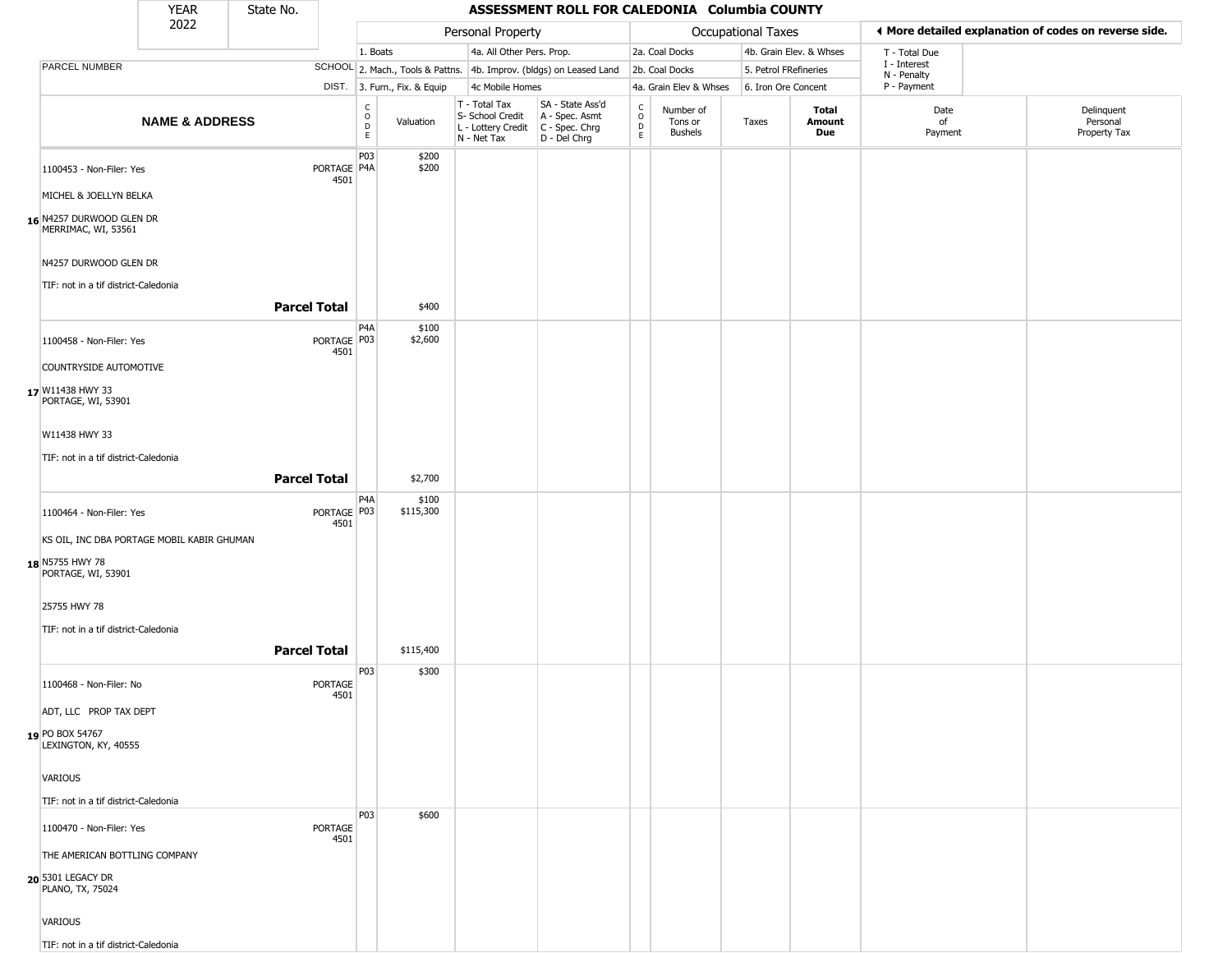|                                                                               | <b>YEAR</b>               | State No.            |                                                          |                              |                                                                                         | ASSESSMENT ROLL FOR CALEDONIA Columbia COUNTY                       |                                                          |                                        |                       |                         |                             |                                                       |
|-------------------------------------------------------------------------------|---------------------------|----------------------|----------------------------------------------------------|------------------------------|-----------------------------------------------------------------------------------------|---------------------------------------------------------------------|----------------------------------------------------------|----------------------------------------|-----------------------|-------------------------|-----------------------------|-------------------------------------------------------|
|                                                                               | 2022                      |                      |                                                          |                              | Personal Property                                                                       |                                                                     |                                                          |                                        | Occupational Taxes    |                         |                             | ◀ More detailed explanation of codes on reverse side. |
|                                                                               |                           |                      | 1. Boats                                                 |                              | 4a. All Other Pers. Prop.                                                               |                                                                     |                                                          | 2a. Coal Docks                         |                       | 4b. Grain Elev. & Whses | T - Total Due               |                                                       |
| PARCEL NUMBER                                                                 |                           |                      |                                                          |                              |                                                                                         | SCHOOL 2. Mach., Tools & Pattns. 4b. Improv. (bldgs) on Leased Land |                                                          | 2b. Coal Docks                         | 5. Petrol FRefineries |                         | I - Interest<br>N - Penalty |                                                       |
|                                                                               |                           |                      |                                                          | DIST. 3. Furn., Fix. & Equip | 4c Mobile Homes                                                                         |                                                                     |                                                          | 4a. Grain Elev & Whses                 | 6. Iron Ore Concent   |                         | P - Payment                 |                                                       |
|                                                                               | <b>NAME &amp; ADDRESS</b> |                      | $\begin{smallmatrix} C \\ O \\ D \end{smallmatrix}$<br>E | Valuation                    | T - Total Tax<br>S- School Credit<br>L - Lottery Credit   C - Spec. Chrg<br>N - Net Tax | SA - State Ass'd<br>A - Spec. Asmt<br>D - Del Chrg                  | $\begin{matrix} 0 \\ 0 \\ 0 \end{matrix}$<br>$\mathsf E$ | Number of<br>Tons or<br><b>Bushels</b> | Taxes                 | Total<br>Amount<br>Due  | Date<br>of<br>Payment       | Delinquent<br>Personal<br>Property Tax                |
| 1100474 - Non-Filer: Yes<br>CASCADE MOUNTAIN MGT CORP                         |                           | PORTAGE P4A<br>4501  | P03                                                      | \$40,200<br>\$45,900         |                                                                                         |                                                                     |                                                          |                                        |                       |                         |                             |                                                       |
| 21 W10441 CASCADE MOUNTAIN RD<br>PORTAGE, WI, 53901                           |                           |                      |                                                          |                              |                                                                                         |                                                                     |                                                          |                                        |                       |                         |                             |                                                       |
| W10441 CASCADE MTN RD/W10525 TRITZ RD<br>TIF: not in a tif district-Caledonia |                           |                      |                                                          |                              |                                                                                         |                                                                     |                                                          |                                        |                       |                         |                             |                                                       |
|                                                                               |                           | <b>Parcel Total</b>  |                                                          | \$86,100                     |                                                                                         |                                                                     |                                                          |                                        |                       |                         |                             |                                                       |
| 1100475 - Non-Filer: No                                                       |                           | SAUK PRAIRIE<br>5100 | P <sub>4</sub> B                                         | \$111,000                    |                                                                                         |                                                                     |                                                          |                                        |                       |                         |                             |                                                       |
| ROBIN D MACLEISH PP4B                                                         |                           |                      |                                                          |                              |                                                                                         |                                                                     |                                                          |                                        |                       |                         |                             |                                                       |
| 22 N4723 RIDGEVIEW DR<br>PORTAGE, WI, 53901                                   |                           |                      |                                                          |                              |                                                                                         |                                                                     |                                                          |                                        |                       |                         |                             |                                                       |
| N3705 COUNTY HIGHWAY U                                                        |                           |                      |                                                          |                              |                                                                                         |                                                                     |                                                          |                                        |                       |                         |                             |                                                       |
| TIF: not in a tif district-Caledonia                                          |                           |                      |                                                          |                              |                                                                                         |                                                                     |                                                          |                                        |                       |                         |                             |                                                       |
| 20150004 - Non-Filer: Yes                                                     |                           | PORTAGE<br>4501      | <b>P03</b>                                               | \$500                        |                                                                                         |                                                                     |                                                          |                                        |                       |                         |                             |                                                       |
| SMUCKER FOODSERVICE, INC                                                      |                           |                      |                                                          |                              |                                                                                         |                                                                     |                                                          |                                        |                       |                         |                             |                                                       |
| 23 PO BOX 3576<br>CHICAGO, IL, 60654                                          |                           |                      |                                                          |                              |                                                                                         |                                                                     |                                                          |                                        |                       |                         |                             |                                                       |
| VARIOUS                                                                       |                           |                      |                                                          |                              |                                                                                         |                                                                     |                                                          |                                        |                       |                         |                             |                                                       |
| TIF: not in a tif district-Caledonia<br>20150005 - Non-Filer: Yes             |                           | PORTAGE              | P03                                                      | \$2,100                      |                                                                                         |                                                                     |                                                          |                                        |                       |                         |                             |                                                       |
| FLORIDA'S NATURAL FOOD SERVICE, INC                                           |                           | 4501                 |                                                          |                              |                                                                                         |                                                                     |                                                          |                                        |                       |                         |                             |                                                       |
| 24 20205 HWY 27<br>LAKE WALES, FL, 33853                                      |                           |                      |                                                          |                              |                                                                                         |                                                                     |                                                          |                                        |                       |                         |                             |                                                       |
| <b>VARIOUS</b>                                                                |                           |                      |                                                          |                              |                                                                                         |                                                                     |                                                          |                                        |                       |                         |                             |                                                       |
| TIF: not in a tif district-Caledonia                                          |                           |                      |                                                          |                              |                                                                                         |                                                                     |                                                          |                                        |                       |                         |                             |                                                       |
| 20160005 - Non-Filer: No                                                      |                           | PORTAGE<br>4501      | <b>P03</b>                                               | \$200                        |                                                                                         |                                                                     |                                                          |                                        |                       |                         |                             |                                                       |
| <b>GRAYHAWK LEASING, LLC</b>                                                  |                           |                      |                                                          |                              |                                                                                         |                                                                     |                                                          |                                        |                       |                         |                             |                                                       |
| 25 1412 MAIN STREET, STE 1500<br>DALLAS, TX, 75202                            |                           |                      |                                                          |                              |                                                                                         |                                                                     |                                                          |                                        |                       |                         |                             |                                                       |
| N5800 KINNEY RD                                                               |                           |                      |                                                          |                              |                                                                                         |                                                                     |                                                          |                                        |                       |                         |                             |                                                       |
| TIF: not in a tif district-Caledonia                                          |                           |                      |                                                          |                              |                                                                                         |                                                                     |                                                          |                                        |                       |                         |                             |                                                       |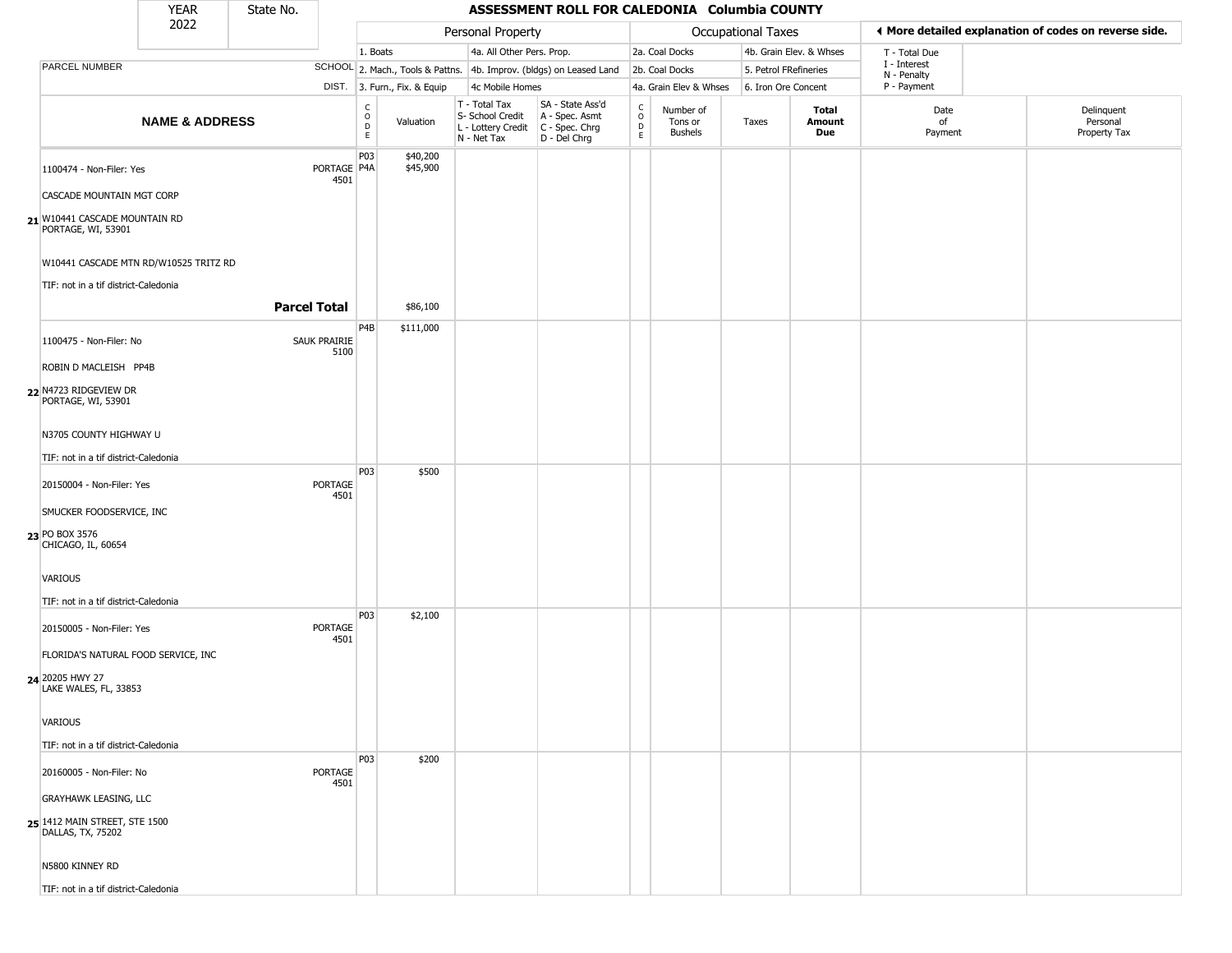|                                                      | <b>YEAR</b>                                         | State No.           |                       |                                |                              |                                                  | ASSESSMENT ROLL FOR CALEDONIA Columbia COUNTY                                             |                                                |                                        |                           |                         |                             |                                                       |
|------------------------------------------------------|-----------------------------------------------------|---------------------|-----------------------|--------------------------------|------------------------------|--------------------------------------------------|-------------------------------------------------------------------------------------------|------------------------------------------------|----------------------------------------|---------------------------|-------------------------|-----------------------------|-------------------------------------------------------|
| 2022                                                 |                                                     |                     |                       |                                |                              | Personal Property                                |                                                                                           |                                                |                                        | <b>Occupational Taxes</b> |                         |                             | ♦ More detailed explanation of codes on reverse side. |
|                                                      |                                                     |                     |                       | 1. Boats                       |                              | 4a. All Other Pers. Prop.                        |                                                                                           |                                                | 2a. Coal Docks                         |                           | 4b. Grain Elev. & Whses | T - Total Due               |                                                       |
| PARCEL NUMBER                                        |                                                     |                     |                       |                                |                              |                                                  | SCHOOL 2. Mach., Tools & Pattns. 4b. Improv. (bldgs) on Leased Land                       |                                                | 2b. Coal Docks                         | 5. Petrol FRefineries     |                         | I - Interest<br>N - Penalty |                                                       |
|                                                      |                                                     |                     |                       |                                | DIST. 3. Furn., Fix. & Equip | 4c Mobile Homes                                  |                                                                                           |                                                | 4a. Grain Elev & Whses                 | 6. Iron Ore Concent       |                         | P - Payment                 |                                                       |
|                                                      | <b>NAME &amp; ADDRESS</b>                           |                     |                       | $\rm _o^C$<br>$\mathsf D$<br>E | Valuation                    | T - Total Tax<br>S- School Credit<br>N - Net Tax | SA - State Ass'd<br>A - Spec. Asmt<br>L - Lottery Credit   C - Spec. Chrg<br>D - Del Chrg | $\begin{matrix} 0 \\ 0 \\ D \end{matrix}$<br>E | Number of<br>Tons or<br><b>Bushels</b> | Taxes                     | Total<br>Amount<br>Due  | Date<br>of<br>Payment       | Delinquent<br>Personal<br>Property Tax                |
| 20160006 - Non-Filer: Yes                            |                                                     |                     | PORTAGE   P03<br>4501 | P <sub>4</sub> A               | \$1,100<br>\$7,400           |                                                  |                                                                                           |                                                |                                        |                           |                         |                             |                                                       |
|                                                      | PETER TONN ENTERPRISES, LLC DBA I39 SUPPLY TRAILERS |                     |                       |                                |                              |                                                  |                                                                                           |                                                |                                        |                           |                         |                             |                                                       |
| 26 N6100 JOHNSON RD<br>PORTAGE, WI, 53901            |                                                     |                     |                       |                                |                              |                                                  |                                                                                           |                                                |                                        |                           |                         |                             |                                                       |
| N6100 JOHNSON RD                                     |                                                     |                     |                       |                                |                              |                                                  |                                                                                           |                                                |                                        |                           |                         |                             |                                                       |
| TIF: not in a tif district-Caledonia                 |                                                     |                     |                       |                                |                              |                                                  |                                                                                           |                                                |                                        |                           |                         |                             |                                                       |
|                                                      |                                                     | <b>Parcel Total</b> |                       |                                | \$8,500                      |                                                  |                                                                                           |                                                |                                        |                           |                         |                             |                                                       |
| 20160007 - Non-Filer: Yes                            |                                                     |                     | PORTAGE   P03<br>4501 | P <sub>4</sub> A               | \$200<br>\$700               |                                                  |                                                                                           |                                                |                                        |                           |                         |                             |                                                       |
| THE BOXX OFFICE                                      |                                                     |                     |                       |                                |                              |                                                  |                                                                                           |                                                |                                        |                           |                         |                             |                                                       |
| 27 W11208 STATE HIGHWAY 33<br>PORTAGE, WI, 53901     |                                                     |                     |                       |                                |                              |                                                  |                                                                                           |                                                |                                        |                           |                         |                             |                                                       |
| W11208 STATE HIGHWAY 33                              |                                                     |                     |                       |                                |                              |                                                  |                                                                                           |                                                |                                        |                           |                         |                             |                                                       |
| TIF: not in a tif district-Caledonia                 |                                                     |                     |                       |                                |                              |                                                  |                                                                                           |                                                |                                        |                           |                         |                             |                                                       |
|                                                      |                                                     | <b>Parcel Total</b> |                       |                                | \$900                        |                                                  |                                                                                           |                                                |                                        |                           |                         |                             |                                                       |
|                                                      |                                                     |                     |                       | P03                            | \$8,300                      |                                                  |                                                                                           |                                                |                                        |                           |                         |                             |                                                       |
| 20170001 - Non-Filer: No<br><b>BEST LOCKERS, LLC</b> |                                                     |                     | PORTAGE<br>4501       |                                |                              |                                                  |                                                                                           |                                                |                                        |                           |                         |                             |                                                       |
|                                                      |                                                     |                     |                       |                                |                              |                                                  |                                                                                           |                                                |                                        |                           |                         |                             |                                                       |
| 28 PO BOX 941460<br>MAITLAND, FL, 32794-1460         |                                                     |                     |                       |                                |                              |                                                  |                                                                                           |                                                |                                        |                           |                         |                             |                                                       |
| W10441 CASCADE MOUNTAIN RD                           |                                                     |                     |                       |                                |                              |                                                  |                                                                                           |                                                |                                        |                           |                         |                             |                                                       |
| TIF: not in a tif district-Caledonia                 |                                                     |                     |                       |                                |                              |                                                  |                                                                                           |                                                |                                        |                           |                         |                             |                                                       |
| 20170006 - Non-Filer: No                             |                                                     |                     | PORTAGE<br>4501       | P03                            | \$2,500                      |                                                  |                                                                                           |                                                |                                        |                           |                         |                             |                                                       |
| CHG MERIDIAN USA, CORP                               |                                                     |                     |                       |                                |                              |                                                  |                                                                                           |                                                |                                        |                           |                         |                             |                                                       |
| 29 7303 SE LAKE RD<br>PORTLAND, OR, 97267            |                                                     |                     |                       |                                |                              |                                                  |                                                                                           |                                                |                                        |                           |                         |                             |                                                       |
| W10415 STATE HWY 33                                  |                                                     |                     |                       |                                |                              |                                                  |                                                                                           |                                                |                                        |                           |                         |                             |                                                       |
| TIF: not in a tif district-Caledonia                 |                                                     |                     |                       |                                |                              |                                                  |                                                                                           |                                                |                                        |                           |                         |                             |                                                       |
| 20180001 - Non-Filer: No                             |                                                     |                     | PORTAGE<br>4501       | <b>P03</b>                     | \$23,300                     |                                                  |                                                                                           |                                                |                                        |                           |                         |                             |                                                       |
|                                                      | IAA ACQUISITION, CORP C/O RYAN, LLC                 |                     |                       |                                |                              |                                                  |                                                                                           |                                                |                                        |                           |                         |                             |                                                       |
| 30 PO BOX 4900 DEPT 685<br>SCOTTSDALE, AZ, 85261     |                                                     |                     |                       |                                |                              |                                                  |                                                                                           |                                                |                                        |                           |                         |                             |                                                       |
| W10415 STATE HWY 33                                  |                                                     |                     |                       |                                |                              |                                                  |                                                                                           |                                                |                                        |                           |                         |                             |                                                       |
| TIF: not in a tif district-Caledonia                 |                                                     |                     |                       |                                |                              |                                                  |                                                                                           |                                                |                                        |                           |                         |                             |                                                       |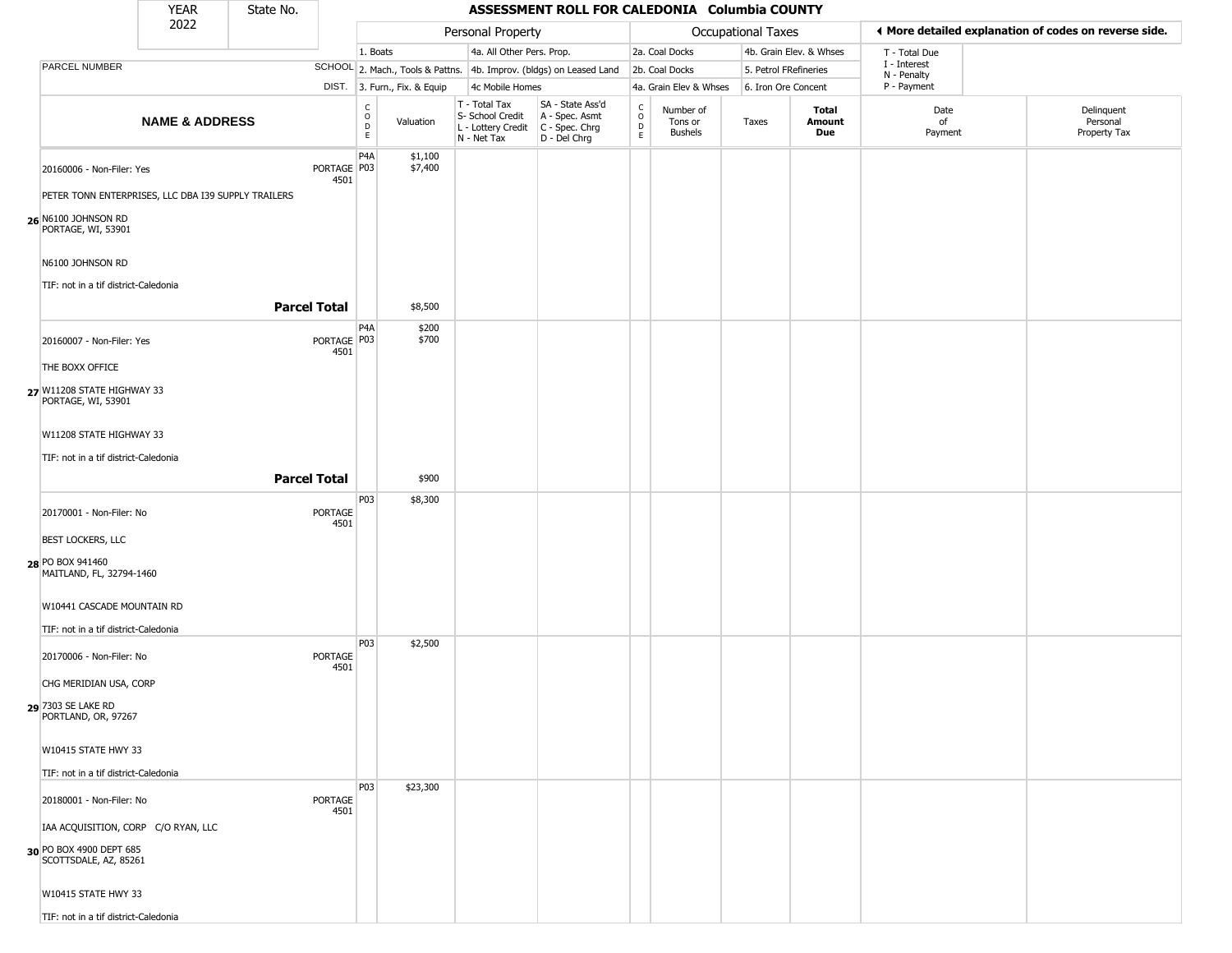|                                                               | YEAR                      | State No. |                       |                  |                              |                                                                        | ASSESSMENT ROLL FOR CALEDONIA Columbia COUNTY                          |                                                 |                                 |                       |                         |                             |                                                       |
|---------------------------------------------------------------|---------------------------|-----------|-----------------------|------------------|------------------------------|------------------------------------------------------------------------|------------------------------------------------------------------------|-------------------------------------------------|---------------------------------|-----------------------|-------------------------|-----------------------------|-------------------------------------------------------|
| 2022                                                          |                           |           |                       |                  |                              | Personal Property                                                      |                                                                        |                                                 |                                 | Occupational Taxes    |                         |                             | ♦ More detailed explanation of codes on reverse side. |
|                                                               |                           |           |                       | 1. Boats         |                              | 4a. All Other Pers. Prop.                                              |                                                                        |                                                 | 2a. Coal Docks                  |                       | 4b. Grain Elev. & Whses | T - Total Due               |                                                       |
| PARCEL NUMBER                                                 |                           |           |                       |                  |                              |                                                                        | SCHOOL 2. Mach., Tools & Pattns. 4b. Improv. (bldgs) on Leased Land    |                                                 | 2b. Coal Docks                  | 5. Petrol FRefineries |                         | I - Interest<br>N - Penalty |                                                       |
|                                                               |                           |           |                       |                  | DIST. 3. Furn., Fix. & Equip | 4c Mobile Homes                                                        |                                                                        |                                                 | 4a. Grain Elev & Whses          | 6. Iron Ore Concent   |                         | P - Payment                 |                                                       |
|                                                               | <b>NAME &amp; ADDRESS</b> |           |                       | 0<br>E           | Valuation                    | T - Total Tax<br>S- School Credit<br>L - Lottery Credit<br>N - Net Tax | SA - State Ass'd<br>A - Spec. Asmt<br>$C - Spec. Chrg$<br>D - Del Chrg | $\begin{array}{c} C \\ O \\ D \\ E \end{array}$ | Number of<br>Tons or<br>Bushels | Taxes                 | Total<br>Amount<br>Due  | Date<br>of<br>Payment       | Delinquent<br>Personal<br>Property Tax                |
| 20180002 - Non-Filer: No<br>DIRECTV, LLC C/O KROLL LLC        |                           |           | PORTAGE<br>4501       | P03              | \$2,700                      |                                                                        |                                                                        |                                                 |                                 |                       |                         |                             |                                                       |
| 31 PO BOX 2789<br>ADDISON, TX, 75001                          |                           |           |                       |                  |                              |                                                                        |                                                                        |                                                 |                                 |                       |                         |                             |                                                       |
| <b>VARIOUS</b>                                                |                           |           |                       |                  |                              |                                                                        |                                                                        |                                                 |                                 |                       |                         |                             |                                                       |
| TIF: not in a tif district-Caledonia                          |                           |           |                       | P <sub>4</sub> A | \$2,600                      |                                                                        |                                                                        |                                                 |                                 |                       |                         |                             |                                                       |
| 20180004 - Non-Filer: No                                      |                           |           | PORTAGE   P03<br>4501 |                  | \$355,100                    |                                                                        |                                                                        |                                                 |                                 |                       |                         |                             |                                                       |
| TA OPERATING, LLC                                             |                           |           |                       |                  |                              |                                                                        |                                                                        |                                                 |                                 |                       |                         |                             |                                                       |
| 32 6920 POINTE INVERNESS WAY STE 301<br>FORT WAYNE, IN, 46804 |                           |           |                       |                  |                              |                                                                        |                                                                        |                                                 |                                 |                       |                         |                             |                                                       |
| N5800 KINNEY RD                                               |                           |           |                       |                  |                              |                                                                        |                                                                        |                                                 |                                 |                       |                         |                             |                                                       |
| TIF: not in a tif district-Caledonia                          |                           |           | <b>Parcel Total</b>   |                  | \$357,700                    |                                                                        |                                                                        |                                                 |                                 |                       |                         |                             |                                                       |
| 20180005 - Non-Filer: No                                      |                           |           | PORTAGE<br>4501       | P03              | \$600                        |                                                                        |                                                                        |                                                 |                                 |                       |                         |                             |                                                       |
| CONOPCO, INC                                                  |                           |           |                       |                  |                              |                                                                        |                                                                        |                                                 |                                 |                       |                         |                             |                                                       |
| 33 PO BOX 5195<br>OAK BROOK, IL, 60522-5195                   |                           |           |                       |                  |                              |                                                                        |                                                                        |                                                 |                                 |                       |                         |                             |                                                       |
| N5800 KINNEY RD                                               |                           |           |                       |                  |                              |                                                                        |                                                                        |                                                 |                                 |                       |                         |                             |                                                       |
| TIF: not in a tif district-Caledonia                          |                           |           |                       |                  |                              |                                                                        |                                                                        |                                                 |                                 |                       |                         |                             |                                                       |
| 20190001 - Non-Filer: Yes                                     |                           |           | PORTAGE<br>4501       | P03              | \$2,100                      |                                                                        |                                                                        |                                                 |                                 |                       |                         |                             |                                                       |
| PAC-VAN, INC                                                  |                           |           |                       |                  |                              |                                                                        |                                                                        |                                                 |                                 |                       |                         |                             |                                                       |
| 34 9155 HARRISON PARK CT<br>INDIANAPOLIS, IN, 46229           |                           |           |                       |                  |                              |                                                                        |                                                                        |                                                 |                                 |                       |                         |                             |                                                       |
| W10040 CASCADE MOUNTAIN RD                                    |                           |           |                       |                  |                              |                                                                        |                                                                        |                                                 |                                 |                       |                         |                             |                                                       |
| TIF: not in a tif district-Caledonia                          |                           |           |                       | P <sub>4</sub> A | \$1,600                      |                                                                        |                                                                        |                                                 |                                 |                       |                         |                             |                                                       |
| 20190003 - Non-Filer: Yes                                     |                           |           | PORTAGE P03<br>4501   |                  | \$194,000                    |                                                                        |                                                                        |                                                 |                                 |                       |                         |                             |                                                       |
| ARUJ HOSPITALITY, LLC                                         |                           |           |                       |                  |                              |                                                                        |                                                                        |                                                 |                                 |                       |                         |                             |                                                       |
| 35 8429 OAKMONT DR<br>MADISON, WI, 53717                      |                           |           |                       |                  |                              |                                                                        |                                                                        |                                                 |                                 |                       |                         |                             |                                                       |
| N5781 KINNEY RD                                               |                           |           |                       |                  |                              |                                                                        |                                                                        |                                                 |                                 |                       |                         |                             |                                                       |
| TIF: not in a tif district-Caledonia                          |                           |           | <b>Parcel Total</b>   |                  | \$195,600                    |                                                                        |                                                                        |                                                 |                                 |                       |                         |                             |                                                       |
|                                                               |                           |           |                       |                  |                              |                                                                        |                                                                        |                                                 |                                 |                       |                         |                             |                                                       |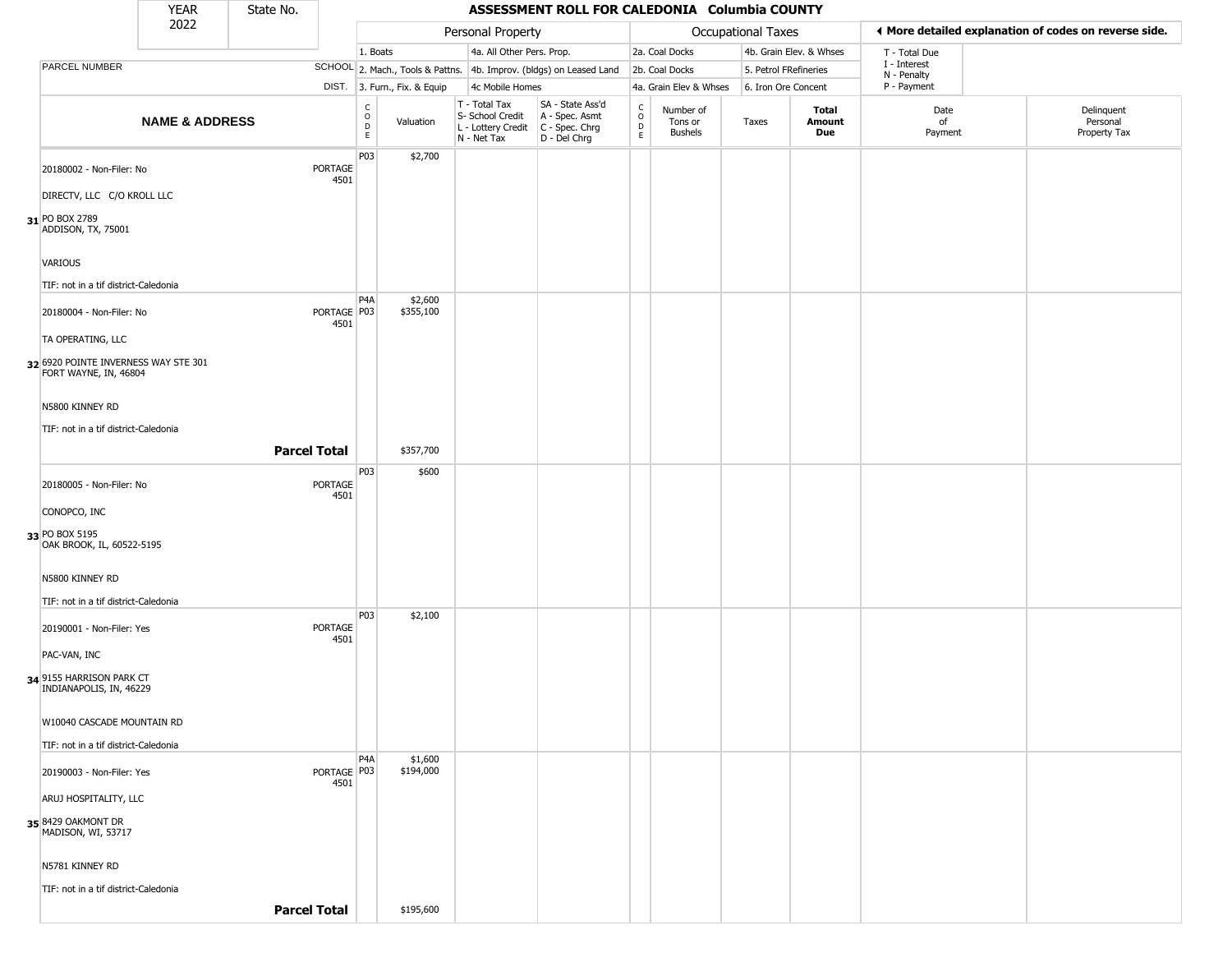|                                                              | <b>YEAR</b>                             | State No. |                 |                                                 |                              |                                                                                         | ASSESSMENT ROLL FOR CALEDONIA Columbia COUNTY                       |                  |                                        |                    |                         |                             |                                                       |
|--------------------------------------------------------------|-----------------------------------------|-----------|-----------------|-------------------------------------------------|------------------------------|-----------------------------------------------------------------------------------------|---------------------------------------------------------------------|------------------|----------------------------------------|--------------------|-------------------------|-----------------------------|-------------------------------------------------------|
|                                                              | 2022                                    |           |                 |                                                 |                              | Personal Property                                                                       |                                                                     |                  |                                        | Occupational Taxes |                         |                             | ◀ More detailed explanation of codes on reverse side. |
|                                                              |                                         |           |                 | 1. Boats                                        |                              | 4a. All Other Pers. Prop.                                                               |                                                                     |                  | 2a. Coal Docks                         |                    | 4b. Grain Elev. & Whses | T - Total Due               |                                                       |
| PARCEL NUMBER                                                |                                         |           |                 |                                                 |                              |                                                                                         | SCHOOL 2. Mach., Tools & Pattns. 4b. Improv. (bldgs) on Leased Land |                  | 2b. Coal Docks                         |                    | 5. Petrol FRefineries   | I - Interest<br>N - Penalty |                                                       |
|                                                              |                                         |           |                 |                                                 | DIST. 3. Furn., Fix. & Equip | 4c Mobile Homes                                                                         |                                                                     |                  | 4a. Grain Elev & Whses                 |                    | 6. Iron Ore Concent     | P - Payment                 |                                                       |
|                                                              | <b>NAME &amp; ADDRESS</b>               |           |                 | $\begin{array}{c} C \\ O \\ D \\ E \end{array}$ | Valuation                    | T - Total Tax<br>S- School Credit<br>L - Lottery Credit   C - Spec. Chrg<br>N - Net Tax | SA - State Ass'd<br>A - Spec. Asmt<br>D - Del Chrg                  | C<br>D<br>D<br>E | Number of<br>Tons or<br><b>Bushels</b> | Taxes              | Total<br>Amount<br>Due  | Date<br>of<br>Payment       | Delinquent<br>Personal<br>Property Tax                |
| 20190004 - Non-Filer: No                                     |                                         |           | PORTAGE<br>4501 | P <sub>4</sub> A                                | \$20,800                     |                                                                                         |                                                                     |                  |                                        |                    |                         |                             |                                                       |
| 36 PO BOX 723597<br>ATLANTA, GA, 31139                       | SPECTRASITE COMMUNICATIONS, INC WI      |           |                 |                                                 |                              |                                                                                         |                                                                     |                  |                                        |                    |                         |                             |                                                       |
| W10281 ROWLEY RD                                             |                                         |           |                 |                                                 |                              |                                                                                         |                                                                     |                  |                                        |                    |                         |                             |                                                       |
| TIF: not in a tif district-Caledonia                         |                                         |           |                 |                                                 |                              |                                                                                         |                                                                     |                  |                                        |                    |                         |                             |                                                       |
| 20200001 - Non-Filer: No                                     |                                         |           | PORTAGE<br>4501 | P03                                             | \$11,200                     |                                                                                         |                                                                     |                  |                                        |                    |                         |                             |                                                       |
| ADVANTAGE LEASING CORP                                       |                                         |           |                 |                                                 |                              |                                                                                         |                                                                     |                  |                                        |                    |                         |                             |                                                       |
| 37 PO BOX 130<br>METAMORA, MI, 48455-0130                    |                                         |           |                 |                                                 |                              |                                                                                         |                                                                     |                  |                                        |                    |                         |                             |                                                       |
| N5780 KINNEY RD                                              |                                         |           |                 |                                                 |                              |                                                                                         |                                                                     |                  |                                        |                    |                         |                             |                                                       |
| TIF: not in a tif district-Caledonia                         |                                         |           |                 |                                                 |                              |                                                                                         |                                                                     |                  |                                        |                    |                         |                             |                                                       |
| 20200002 - Non-Filer: No                                     |                                         |           | PORTAGE<br>4501 | P03                                             | \$700                        |                                                                                         |                                                                     |                  |                                        |                    |                         |                             |                                                       |
| <b>FARMER BROS CO</b>                                        |                                         |           |                 |                                                 |                              |                                                                                         |                                                                     |                  |                                        |                    |                         |                             |                                                       |
| 38 1912 FARMER BROTHERS DR, TAX DEPT<br>NORTHLAKE, TX, 76262 |                                         |           |                 |                                                 |                              |                                                                                         |                                                                     |                  |                                        |                    |                         |                             |                                                       |
| N5781 KINNEY RD                                              |                                         |           |                 |                                                 |                              |                                                                                         |                                                                     |                  |                                        |                    |                         |                             |                                                       |
| TIF: not in a tif district-Caledonia                         |                                         |           |                 |                                                 |                              |                                                                                         |                                                                     |                  |                                        |                    |                         |                             |                                                       |
| 20200003 - Non-Filer: No                                     |                                         |           | PORTAGE<br>4501 | P03                                             | \$400                        |                                                                                         |                                                                     |                  |                                        |                    |                         |                             |                                                       |
|                                                              | GREAT LAKES COCA-COLA DISTRIBUTION, LLC |           |                 |                                                 |                              |                                                                                         |                                                                     |                  |                                        |                    |                         |                             |                                                       |
| 39 6250 N RIVER RD, STE 9000<br>ROSEMONT, IL, 60018          |                                         |           |                 |                                                 |                              |                                                                                         |                                                                     |                  |                                        |                    |                         |                             |                                                       |
| N5780 STE HWY 78                                             |                                         |           |                 |                                                 |                              |                                                                                         |                                                                     |                  |                                        |                    |                         |                             |                                                       |
| TIF: not in a tif district-Caledonia                         |                                         |           |                 |                                                 |                              |                                                                                         |                                                                     |                  |                                        |                    |                         |                             |                                                       |
| 20210001 - Non-Filer: Yes                                    |                                         |           | PORTAGE<br>4501 | P <sub>4</sub> A                                | \$100                        |                                                                                         |                                                                     |                  |                                        |                    |                         |                             |                                                       |
| TK2 ENTERPRISES, LLC                                         |                                         |           |                 |                                                 |                              |                                                                                         |                                                                     |                  |                                        |                    |                         |                             |                                                       |
| 40 N4408 ALLAN ROAD<br>PORTAGE, WI, 53901                    |                                         |           |                 |                                                 |                              |                                                                                         |                                                                     |                  |                                        |                    |                         |                             |                                                       |
| N4408 ALLAN ROAD                                             |                                         |           |                 |                                                 |                              |                                                                                         |                                                                     |                  |                                        |                    |                         |                             |                                                       |
| TIF: not in a tif district-Caledonia                         |                                         |           |                 |                                                 |                              |                                                                                         |                                                                     |                  |                                        |                    |                         |                             |                                                       |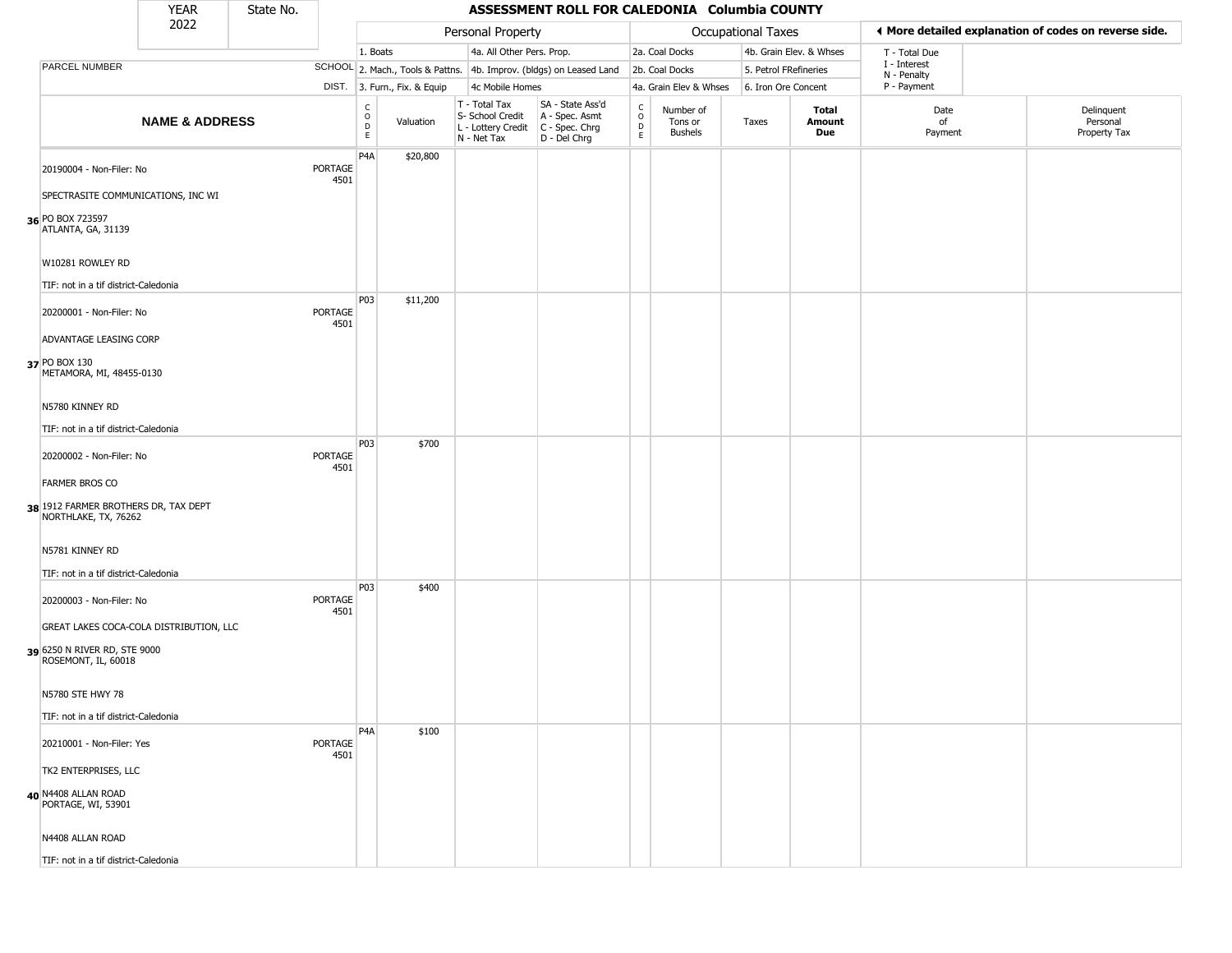|                                                                                                                             | <b>YEAR</b>               | State No.     |                        |                        |                              |                                                                        | ASSESSMENT ROLL FOR CALEDONIA Columbia COUNTY                          |                         |                                        |                       |                               |                             |                                                       |
|-----------------------------------------------------------------------------------------------------------------------------|---------------------------|---------------|------------------------|------------------------|------------------------------|------------------------------------------------------------------------|------------------------------------------------------------------------|-------------------------|----------------------------------------|-----------------------|-------------------------------|-----------------------------|-------------------------------------------------------|
|                                                                                                                             | 2022                      |               |                        |                        |                              | Personal Property                                                      |                                                                        |                         |                                        | Occupational Taxes    |                               |                             | ♦ More detailed explanation of codes on reverse side. |
|                                                                                                                             |                           |               |                        | 1. Boats               |                              | 4a. All Other Pers. Prop.                                              |                                                                        |                         | 2a. Coal Docks                         |                       | 4b. Grain Elev. & Whses       | T - Total Due               |                                                       |
| PARCEL NUMBER                                                                                                               |                           |               |                        |                        |                              |                                                                        | SCHOOL 2. Mach., Tools & Pattns. 4b. Improv. (bldgs) on Leased Land    |                         | 2b. Coal Docks                         | 5. Petrol FRefineries |                               | I - Interest<br>N - Penalty |                                                       |
|                                                                                                                             |                           |               |                        |                        | DIST. 3. Furn., Fix. & Equip | 4c Mobile Homes                                                        |                                                                        |                         | 4a. Grain Elev & Whses                 | 6. Iron Ore Concent   |                               | P - Payment                 |                                                       |
|                                                                                                                             | <b>NAME &amp; ADDRESS</b> |               |                        | C<br>$\circ$<br>D<br>E | Valuation                    | T - Total Tax<br>S- School Credit<br>L - Lottery Credit<br>N - Net Tax | SA - State Ass'd<br>A - Spec. Asmt<br>$C - Spec. Chrg$<br>D - Del Chrq | $\frac{c}{0}$<br>D<br>E | Number of<br>Tons or<br><b>Bushels</b> | Taxes                 | <b>Total</b><br>Amount<br>Due | Date<br>of<br>Payment       | Delinquent<br>Personal<br>Property Tax                |
| 20210002 - Non-Filer: No<br>GREATAMERICA FINANCIAL SERVICES CORP<br>41 625 1ST STREET SE STE 800<br>CEDAR RAPIDS, IA, 52401 |                           |               | <b>PORTAGE</b><br>4501 | P03                    | \$25,800                     |                                                                        |                                                                        |                         |                                        |                       |                               |                             |                                                       |
| W10441 CASCADE MOUNTAIN<br>TIF: not in a tif district-Caledonia                                                             |                           |               |                        |                        |                              |                                                                        |                                                                        |                         |                                        |                       |                               |                             |                                                       |
| 20210003 - Non-Filer: Yes<br>NEW AQUA, LLC<br>42 7785 E US HIGHWAY 36<br>AVON, IN, 46123                                    |                           |               | PORTAGE<br>4501        | P03                    | \$700                        |                                                                        |                                                                        |                         |                                        |                       |                               |                             |                                                       |
| <b>VARIOUS</b><br>TIF: not in a tif district-Caledonia                                                                      |                           |               |                        |                        |                              |                                                                        |                                                                        |                         |                                        |                       |                               |                             |                                                       |
| 20210004 - Non-Filer: Yes<br>WABASH LEASING, LLC<br>43 PO BOX 80615                                                         |                           |               | PORTAGE<br>4501        | P03                    | \$3,900                      |                                                                        |                                                                        |                         |                                        |                       |                               |                             |                                                       |
| INDIANOPOLIS, IN, 46280<br>5800 KINNEY RD<br>TIF: not in a tif district-Caledonia                                           |                           |               |                        |                        |                              |                                                                        |                                                                        |                         |                                        |                       |                               |                             |                                                       |
| NO. OF PARCELS 43                                                                                                           |                           | <b>TOTALS</b> | ▶                      |                        | 1,492,000.00                 |                                                                        |                                                                        |                         |                                        |                       |                               |                             |                                                       |